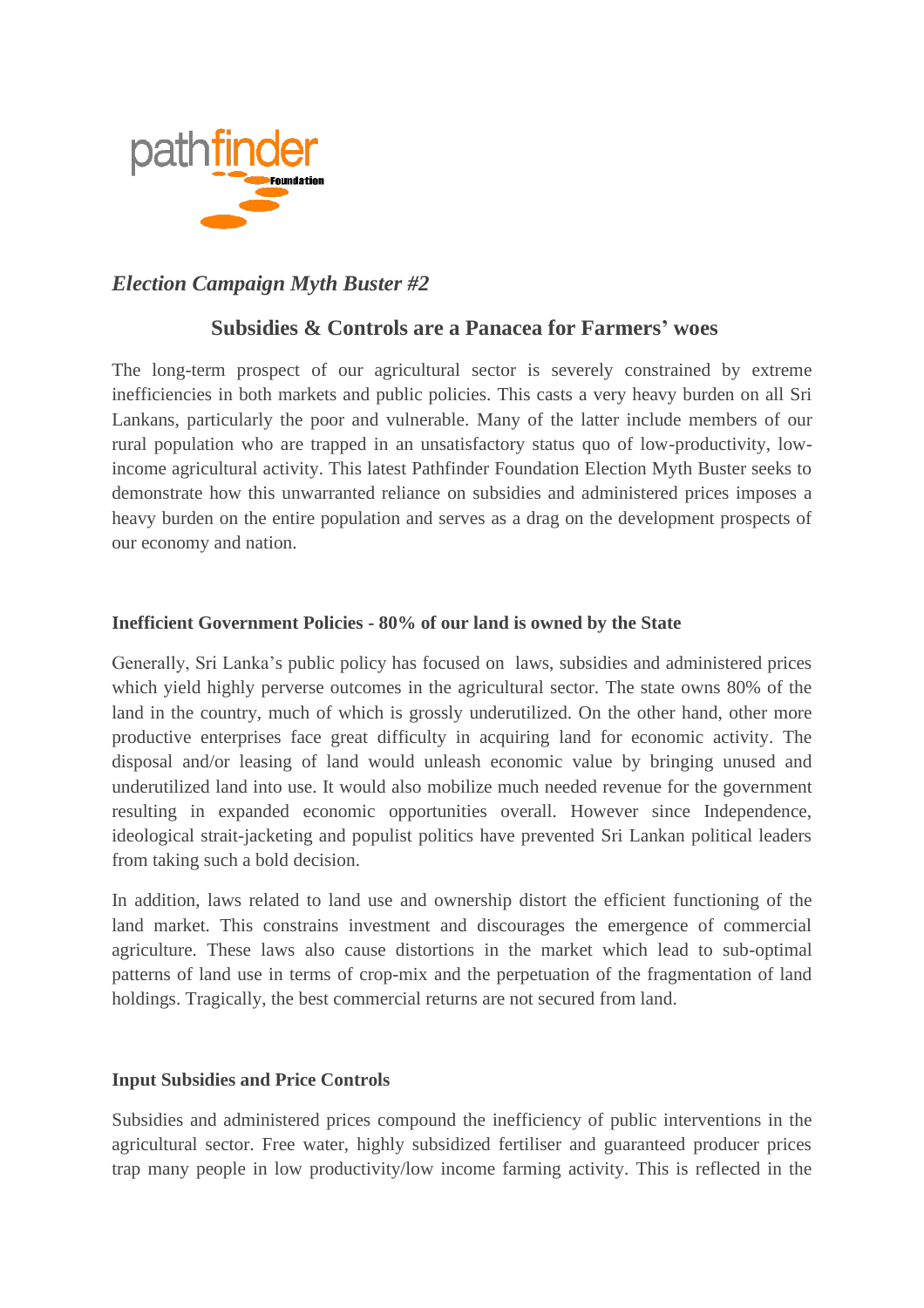fact that although agriculture accounts for 30% of our country's work force, it constitutes merely 10% of GDP. While the very costly and inefficient support for agriculture does serve to keep people above the poverty line, it keeps many mired in a situation with little hope for improvement of incomes or living standards. Due to these misguided policies, while the poverty headcount amounts to 6.7% of the population (with a poverty line of \$1.50 per day), actually 25% of the population lives below \$2.50 per day. The future prospects of this segment of the population can be improved by releasing them from their entrapment by switching from a policy of subsidies and administered prices to a well-targeted social safetynet based on cash transfers. This should be supported by training and skills development that empowers people to move to higher value employment in more productive sectors of the economy.

The current counter-productive policies in the agricultural sector go a long way towards explaining why a large proportion of the rural population continue to be plagued with economic insecurity and low living standards. (Concurrently, in the urban sector rigid labourmarket policies encourage arrangements of casual and informal employment of labour and job insecurity).

## **Low-income Trap & Higher Cost of Living**

Not only do these highly misguided agricultural policies trap farmers into low-income lifestyles, they also impose burdens on the population as a whole through higher taxes and prices. The ill-effects stemming from the poor use of land, and of human and financial resources are worsened by the high costs associated with the inefficient and ineffective agricultural extension system. Technology absorption and productivity in Sri Lanka are well below those in a comparator country, Thailand.

However in spite of their dismal economic track record, this framework of inefficient, highly wasteful and politically expedient policies are kept in place. Some politicians and intellectuals thrive on unrealistically perpetuating romantic notions of an idyllic agricultural lifestyle, claiming that these harmful policies can reinstate a return to a traditional rural past. Though this may secure votes for politicians, in practice, they trap a large number of people into a life of hardship/insecurity/social backwardness and compound this by imposing additional burdens in the form of higher taxes and prices and lost economic opportunity.

#### **Inefficient Markets**

The distorted signals transmitted by these public policies have created inefficiencies in factor and product markets which have had a negative impact on output (growth), employment and incomes. The land policies have resulted in land-use patterns which yield low returns. Similarly, the crop mix is also sub-optimal with current policies discouraging switching to production of higher value commodities, particularly exports. The overall policy-mix also perpetuates low productivity agriculture (particularly paddy) on fragmented land holdings,